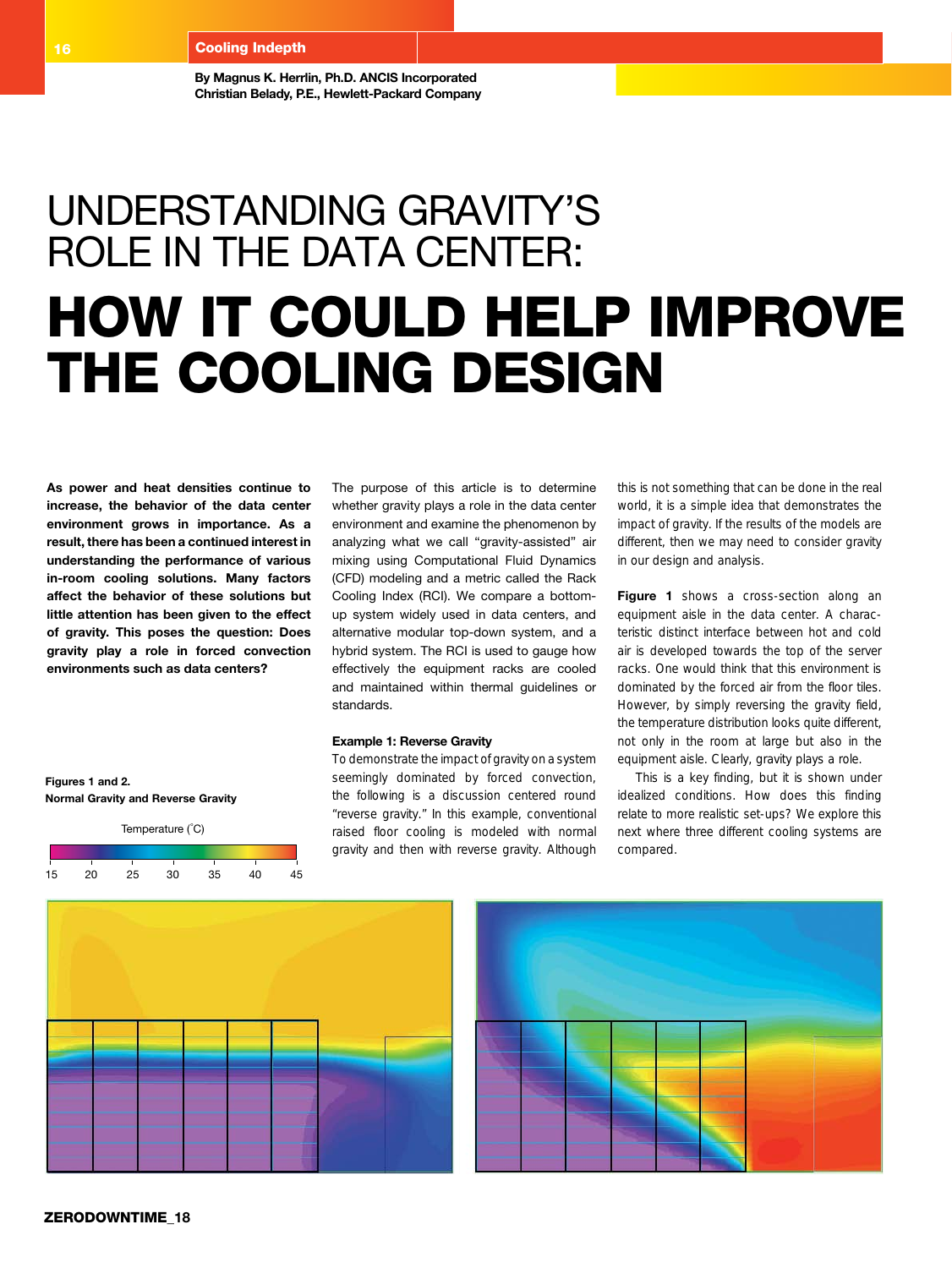

Figures 3-5. Bottom-up, Top-down, and Reverse-Tile Systems

# **Example 2: Comparing Technologies**

The bottom-up system **(Figure 3)** is based on a raised floor with perforated floor tiles. The tile airflow is uniform assuming an even pressure distribution in the under-floor plenum. The supply temperature is 60°F (16°C).

The top-down system **(Figure 4)** consists of modular cooling units installed above selected equipment racks. Built-in fans and cooling coils move and condition the air. The supply temperature is 65°F (18°C) to ensure dry coil operation.

The reverse-tile system **(Figure 5)** is essentially a reversed raised floor environment. The supply temperature is identical to the bottom-up system, that is, 60°F (16°C).

The three systems are applied to a data center with hot and cold aisles. For the bottomup system and the reverse-tile system, the entire cold aisles have perforated floor tiles. The reverse-tile system and the top-down system do not require a raised floor. Each equipment rack holds ten servers. The equipment has front-torear cooling (F-R), the temperature rise is 27°F (15°C), and the heat dissipation is 3kW per rack. For all three systems, the supply airflow matches the equipment cooling airflow.

According to **Figures 3-5,** the systems produce significantly different temperature conditions. For the bottom-up system, recirculation occurs at the top of the racks; the interface between cold and hot air is distinct (highlighted by a black bar). The top-down system, on the other hand, produces a well mixed cold aisle and the servers draw air with uniform temperature. Finally, the reverse-tile system also results in fairly uniform conditions.

Although CFD modeling allows visualization of temperatures, determining the cooling effectiveness of the systems can be challenging. What matters most for the health of the aircooled equipment is the intake temperature. This temperature is typically monitored by the equipment to ensure that air is provided within the specified limits for reliable operations. However, these sensors are not easily available for feedback to the in-room cooling system.

## **Recommended Thermal Conditions**

The thermal conditions that may occur in a data center are depicted in Figure 6. First, facilities should be designed and operated to target the recommended range. Second, electronic equipment should be designed to operate within the extremes of the allowable operating environment. Prolonged exposure to temperatures outside the recommended range can result in decreased equipment reliability and



longevity; exposure to temperatures outside the allowable range may lead to catastrophic equipment failures.

The recommended range and the allowable range vary with the guideline or standard used. For the recommended temperatures, the telecom standard NEBS suggests 65°-80°F (18°-27°C) whereas ASHRAE Thermal Guideline lists 68°- 77°F (20°-25°C) for a "Class 1" environment.

## **The rack Cooling Index (RC)**

The RCI is a metric that allows us to gauge the thermal health of the electronic equipment (Herrlin, 2005). Specifically, the RCIHI is a measure of the absence of over-temperatures (under-cooled conditions); 100% means that no over-temperatures exist, and the lower the percentage, the greater probability that equipment experience excessive intake temperatures. RCI values below 80% are generally considered "poor."

### **About the Authors:**

# **Magnus K. Herrlin, Ph.D.**

Dr. Magnus K. Herrlin is President of ANCIS Incorporated, a San Francisco, California, based consultancy providing advanced indoor environmental and energy solutions for data centers, telecom central offices, and other mission critical facilities. Magnus holds a Ph.D. in Mechanical Engineering and is a Certified Energy Manager (CEM) by the Association of Energy Engineers.

# **Christian Belady, P.E., Distinguished Technologist**

Christian Belady is an executive-level technologist in HP's High Performance System Lab in Richardson, Texas, where he is responsible for the power & cooling strategy of the center's highend computers. He is also a Fellow and Lifetime Member of the International Microelectronics and Packaging Society (IMAPS) as well as a Fellow of ASME. Christian currently holds 42 US patents and several international patents.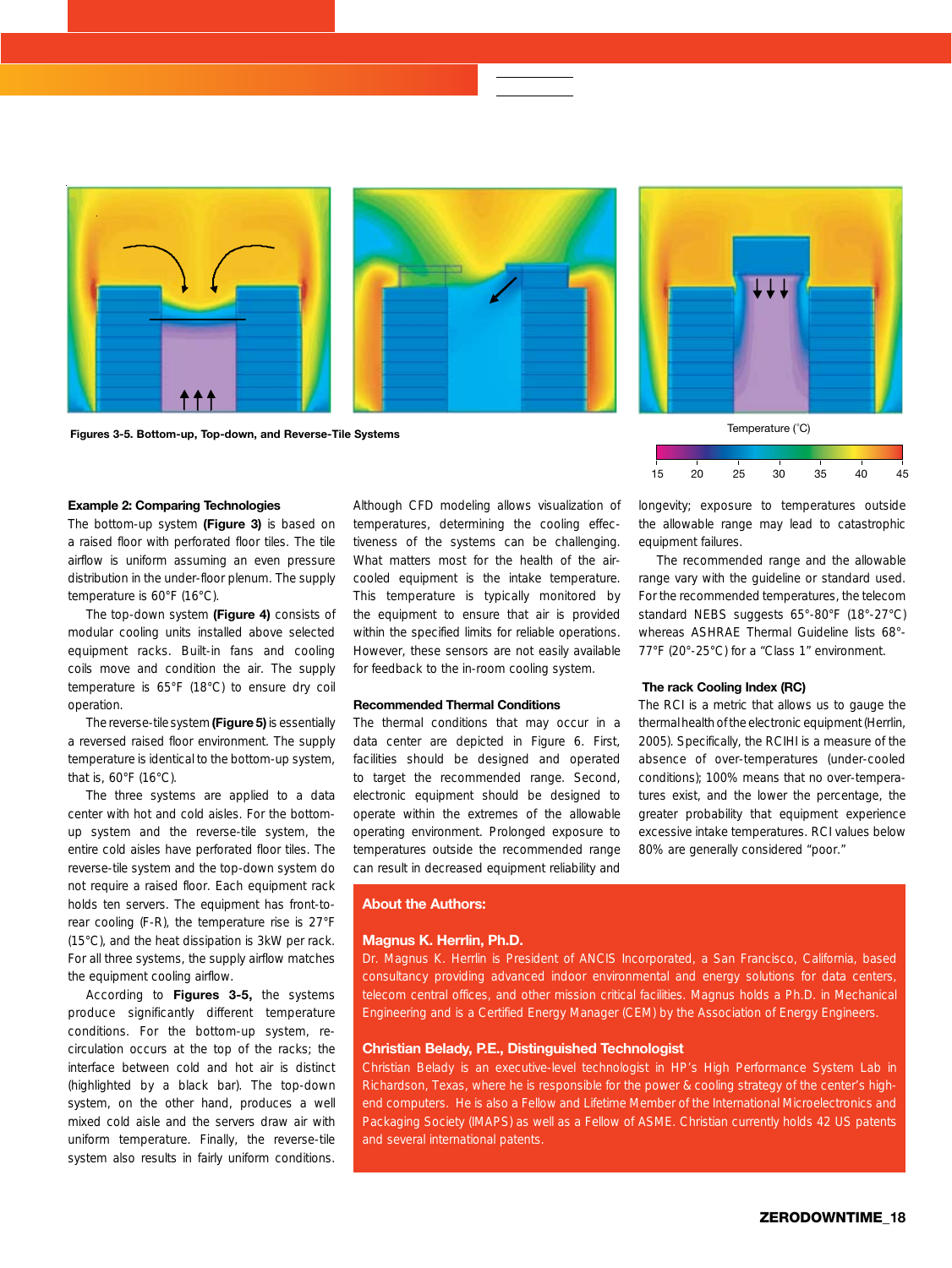The RCIHI is defined as follows:

$$
\Sigma (T_x - T_{\text{max-rec}})_{T_x > T_{\text{max-rec}}}
$$
\n
$$
\text{RCHI} = [1 - \frac{\Sigma (T_x - T_{\text{max-rec}})_{T_x > T_{\text{max-rec}}}}{T_{\text{max-all}} - T_{\text{max-rec}}}
$$
\n
$$
\text{where } T_x \text{ Mean temperature at intake x [°F or °C]}
$$
\n
$$
\text{Total number of intakes } [-]
$$

An analogous index is defined at the low end of the temperature range. The RCILO is a complement to the previous index especially when the supply conditions are below the minimum recommended temperature.

**Tmax-rec Max recommended temp. per some guideline or standard [°F or °C] Tmax-all Max allowable temperature per some guideline or standard [°F or °C]**

| RCILO = $\mathsf{I}1$ - | $\sum$ (T <sub>min-rec</sub> – T <sub>x</sub> ) <sub>Tx&lt;</sub> T <sub>min-rec</sub> | 1100% |  |
|-------------------------|----------------------------------------------------------------------------------------|-------|--|
|                         | $(T_{min-rec} - T_{min-all})$ n                                                        |       |  |

| where $T_{\nu}$ |                                                 | Mean temperature at intake $x \upharpoonright F$ or ${}^{\circ}C$ ] |
|-----------------|-------------------------------------------------|---------------------------------------------------------------------|
|                 | n                                               | Total number of intakes [-]                                         |
|                 | $T_{min-rec}$                                   | Min recommended temp. per some quideline or standard [°F or °C]     |
|                 | $\mathsf{T}_{\mathsf{min}\text{-}\mathsf{all}}$ | Min allowable temperature per some quideline or standard [°F or °C] |

The significance of a low RCILO is the potential for harmful relative humidity levels and that the equipment may not be qualified at low temperatures. Internal timing of data packages may be affected and thus contribute to data corruption.

 The comprehensive CFD data generated by modeling are condensed by the RCI and the results are shown in Figure 7 using ASHRAE Class 1 recommended and allowable temperature ranges. The indices clearly highlight differences in the rack cooling effectiveness of the three systems.

### **Discussion**

The results in Figure 7 show that the top-down system is significantly better than the other two for the assumptions outlined earlier. Contributing factors are "gravity-assisted" mixing in the cold aisle, limited entrainment of hot ambient air, and modestly cool supply air. The top-down system provides intake temperatures that match the ASHRAE Class 1 environment with both RCI values near 100%.

The conventional bottom-up system has the worst performance. Due to the low supply temperature of 60°F (16°C) and the lack of air mixing in the aisle, the RCILO is 40%. A higher supply temperature would improve the RCILO but hurt the RCIHI. The performance of the reverse-tile system is in between the two other systems.

Gravity-assisted mixing is a combination of longer jet throw and natural convection. For overhead cooling systems, the cold downward air jets will be subjected to the benefits of gravity-assisted mixing.

The jets will entrain some surrounding air while traveling downwards from the diffuser. Towards the end of the throw, colder air is located above hotter air which results in natural convection. Such convection is driven by gravity and differences in air densities. The result is a well-mixed aisle.

The temperature distribution in the cold aisle looks significantly different for the typical bottom-up system. Cold air is supplied upwards from perforated floor tiles. While the cold air is traveling upwards, air flows out at the end of the aisles. In this system, throw and natural convection are reduced rather than assisted by gravity.

## **Summary**

This article demonstrates that gravity does in fact play a role in the temperature distribution in data centers. As a result, it is important to consider the effect of gravity in the choice of cooling system. In addition, it is shown that the Rack Cooling Index (RCI) can be used to grade the cooling effectiveness of various data center cooling technologies.

The RCI is a measure of the absence of over- and under temperatures at the air intakes of the equipment, where 100% indicate ideal conditions. Based on the data presented, the following observations can be made:

- **The modular top-down system provides intake temperatures that match the ASHRAE environmental Class 1. It has RCI values at or near 100% (ideal).**
- **The conventional raised-floor system has the lowest RCI values indicating that many servers are operating outside their specifications.**

These observations are pointing to some very significant differences in rack cooling effectiveness when gravity-assisted mixing is allowed to thrive. This leads to our hypothesis that there are intrinsic performance differences between overhead cooling and under-floor cooling. We started this article with one question and we end with another: Why are most data centers designed with raised-floor cooling?

This article is based on "Gravity-Assisted Air Mixing In Data Centers And How It Affects the Rack Cooling Effectiveness" by Magnus K. Herrlin, Ph.D. and Christian Belady, P.E. which appears in the Proceedings of the IEEE-ITherm 2006 conference, San Diego, CA, May 30 - June 2, 2006. © 2006 IEEE.

The full ITherm paper (Herrlin and Belady, 2006) can be downloaded for free from ANCIS' website at www.ancis.us The ASHRAE paper "Rack Cooling Effectiveness in Data Centers and Telecom Central Offices: The Rack Cooling Index (RCI)" (Herrlin, 2005) is also available for downloading.